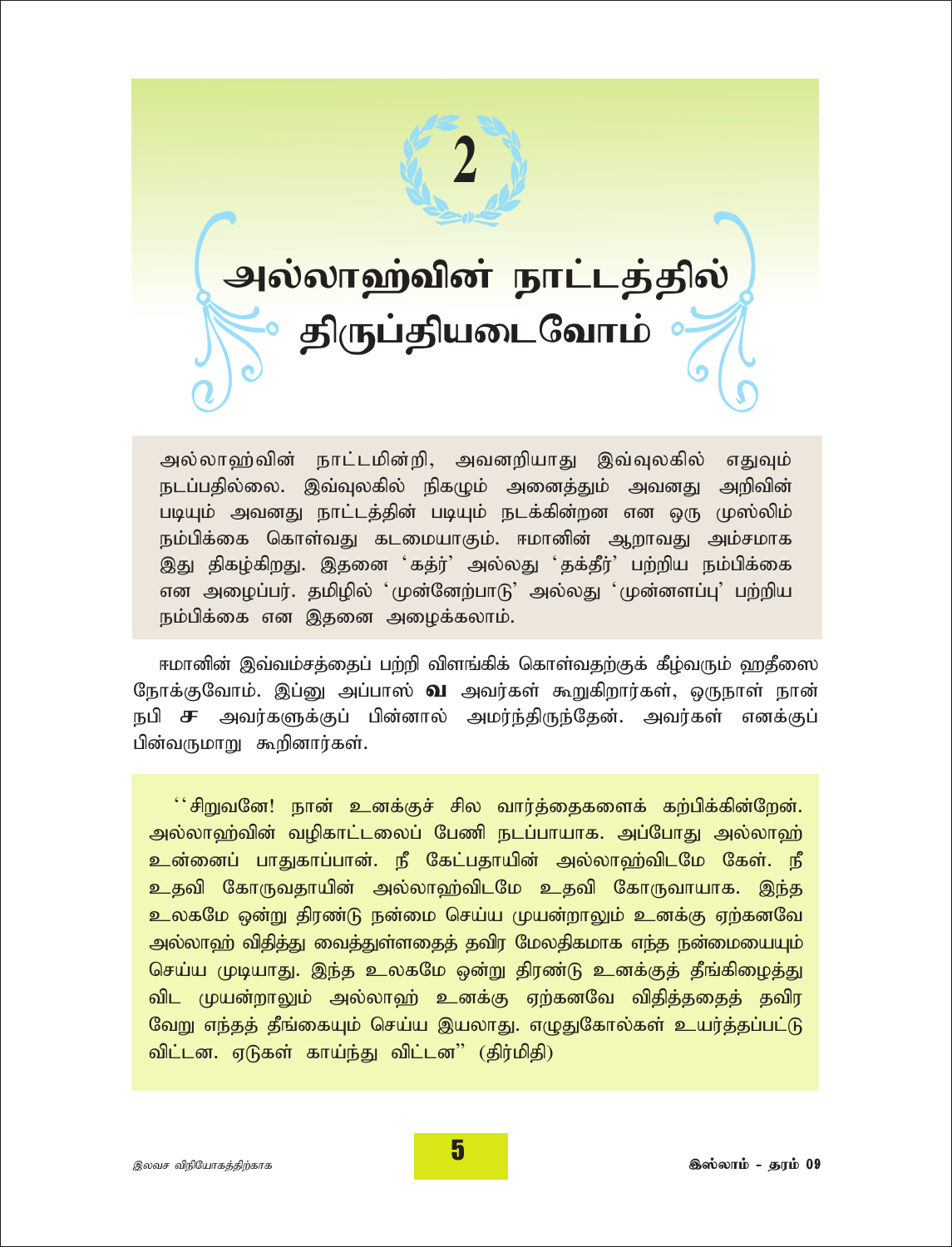இந்த ஹதீஸில் அல்லாஹ்விடம் மாத்திரமே கேட்குமாறும் அவனிடமே உதவிகோருமாறும் கூறுகின்ற நபி **சு** அவர்கள், அகற்குரிய காரணக்கையும் விளக்குகிறார்கள். முழுச் சமூகமும் ஒன்றிணைந்தாலும் அல்லாஹ்வின் உதவியின்றி, அவனது நாட்டமின்றி யாருக்கும் எப்பயனையும் கொடுக்க முடியாது. அவ்வாறே முழு உலகமும் இணைந்தாலும் அல்லாஹ்வின் நாட்டமின்றி யாருக்கும் எதுவித தீங்கையும் செய்துவிட முடியாது என அவர்கள் கூறுகிறார்கள்.

சுருங்கக் கூறின், உலகில் எதுவுமே அல்லாஹ் அறியாமல் இடம்பெறுவ தில்லை. அனைத்தும் அவனது நாட்டத்தின் பிரகாரமும் அறிவின் பிரகாரமுமே நடைபெறுகின்றன என்ற கருத்தை அல்குர்ஆன் வலியுறுத்தியுள்ளது.

்வானம் மற்றும் பூமியில் உள்ள பொருட்களில் அணுவளவும், உம் இறைவனுக்குத் தெரியாமல் தவறிவிடுவதில்லை. அதைவிடச் சிறியதோ, பெரியதோ அனைத்தும் ஒரு தெளிவான பதிவேட்டில் எழுதப்படாமல் இல்லை.  $(10.61)$ 

'' அவன் அறியாமல் யாதோர் இலையும் உதிர்வதில்லை. பூமியின் ஆழத்தில் அடர்ந்த இருளில் (புதைந்து) கிடக்கும் (கடுகு போன்ற சிறிய) வித்தும், பசுமையானதும், உலர்ந்ததும் (அவனுடைய) தெளிவான (பதிவுப்) புத்தகத்தில் இல்லாமலில்லை" (6:59).

அல்லாஹ்வைப் பற்றிய நம்பிக்கையானது 'கத்ர்'ஐ நம்புகின்ற போதே பூரணமடைகிறது. 'கத்ர்'ஐ நம்புவதன் மூலம், அல்லாஹ் ஆழ்ந்த அறிவுள்ளவன், யாராலும் மிகைக்கப்பட முடியாதவன், அவனது கட்டுப்பாட்டுக்கு அப்பாற்பட்ட எதுவுமே இல்லை எனவும் நம்புகிறோம். எனவே 'கத்ர்' பற்றிய நம்பிக்கை, அல்லாஹ் பற்றிய நம்பிக்கையை மேலும் விசாலப்படுத்துகிறது. ஆழமாக்கு கின்றது.

### கத்ர் பற்றிய நம்பிக்கை ஏற்படுத்தும் மாற்றங்கள்

#### 1. அபாயகரமான சந்தர்ப்பங்களில் கூட துணிச்சலோடு தொழிற்படல்.

விமான விபத்தில் சிக்கியும் கூட மரணிக்காத மனிதர்களைப் பற்றிக் கேள்விப்பட்டிருப்பீர்கள். இது 'அல்லாவற்வின் நாட்டமின்றி எதுவும் நிகம்வதில்லை. யாரும் தனது தவணைக்கு முன் மரணிப்பதில்லை. எவராலும் அத்தவணையைக் கூட்டவோ குறைக்கவோ முடியாது' என்பதை எடுத்துக் காட்டுகின்றது.

்அவர்களுடைய காலம் வரும் பட்சத்தில் ஒரு வினாடி பிந்தவும் மாட்டார்கள். (மந்தவும் மாட்டார்கள்.  $(7:34)$ .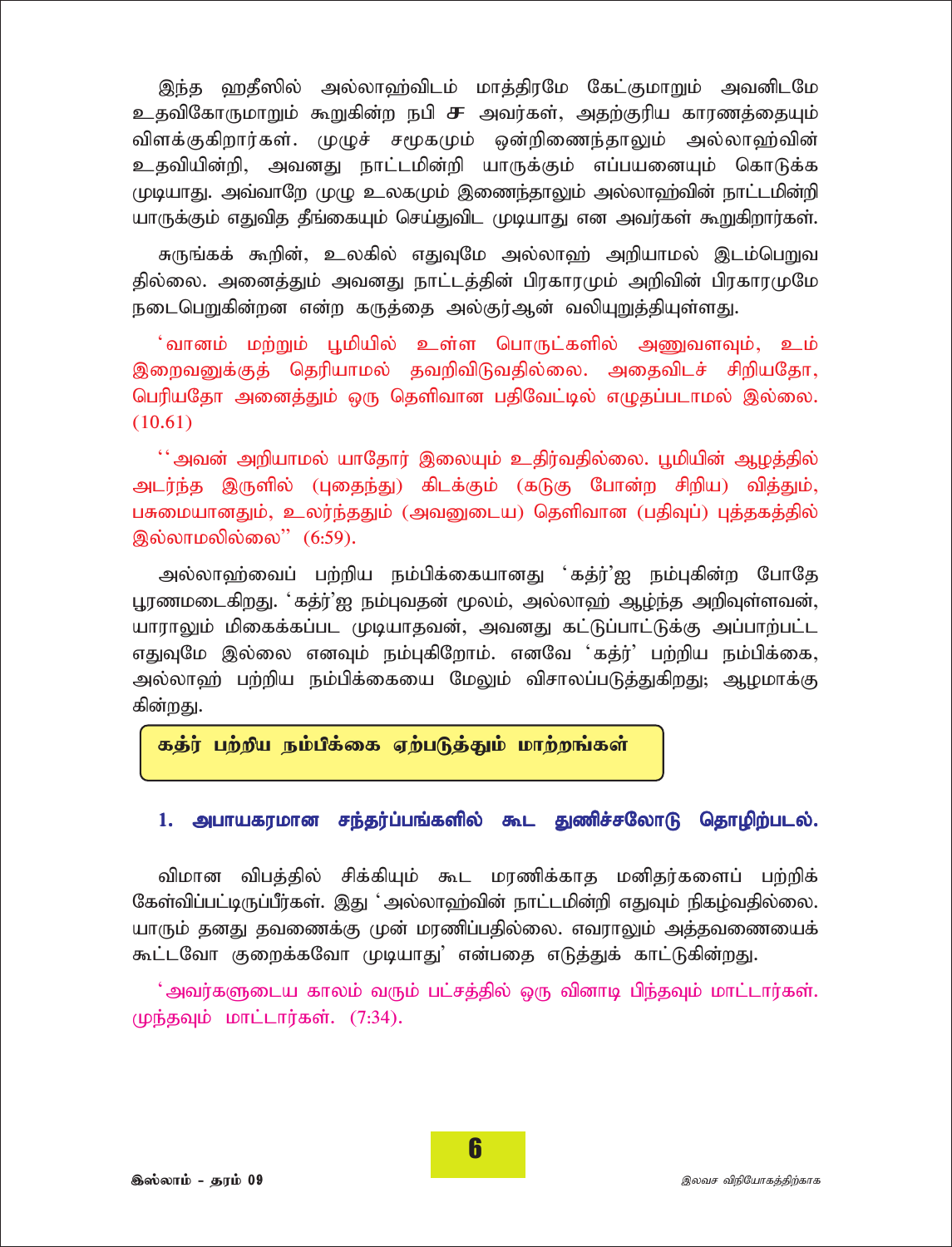## 2. தீமைகளை எதிர்ப்பதில் உறுதியாக இருத்தல்.

மனிதர்கள் தீமைகளை ஒழிக்க முயற்சிக்காமைக்கு வாழ்க்கை வசதிகளை இழக்க வேண்டி வரும் என்ற பயமும், மரணம் பற்றிய அச்சமுமே பெரும்பாலும் காரணங்களாக அமைகின்றன. கத்ர் பற்றிய நம்பிக்கை இவ்வச்சங்களைப் போக்கி விடுகின்றது. இமாம் ஸாத் பின் ஜுபைர் (றஹ்) அவர்களுக்கு ஹஜ்ஜாஜ் பின் யூஸுப் என்பவரால் கொலை அச்சுறுத்தல் விடுக்கப்பட்டது. அப்போது அவர்கள், '*எ*னது வாழ்வும் மரணமும் உனது கையில் என்று நான் அறிவேனாயின் *cd;idNa ehd; flTshf Vw;wpUg;Ngd; my;yth?| vd;whu;fs;. fj;u;* பற்றிய நம்பிக்கையே இமாமவர்களுக்கு இவ்வுறுதியைக் கொடுத்தது.

 $^{\prime\prime}$ அல்லாஹ் எங்களுக்கு விதித்ததைத் தவிர வேறொன்றும் நிச்சயமாக எங்களை அணுகாது. அவன்தான் எங்களுடைய பாதுகாவலன். (9:51).

### 3. து<mark>ன்பங்களின் போது பொறுமையாக இருத்தல்.</mark>

தன்னைச் சோதனைக்கு உள்ளாக்கவே துன்பங்கள் வருகின்றன என ஒரு முஸ்லிம் கருதுவான். மேலும், கடும் சூறாவளிக்கு முன்னால் கூட நிலைகுலை யாத மலைகளைப் போன்று அவன் உறுதியாக இருப்பான். ஏனெனில் ''பூமியிலோ அல்லது உங்களுக்கோ ஏற்படக்கூடிய எந்தக் கஷ்டமும், (நஷ்டமும்) அவற்றை நாம் சிருஷ்டிப்பதற்கு முன்பதாகவே, (லவ்ஹுல் மஹ்பூள் என்னும்) புத்தகத்தில் (பதியப்பட்டு) இல்லாமல் இல்லை. நிச்சயமாக இது அல்லாஹ்வுக்கு மிக்க எளிதானதே! உங்களை விட்டுத் தவறிப் போனதைப் பற்றி நீங்கள் கவலை கொள்ளாதிருக்கவும், (அல்லா**ஹ்) உங்களுக்குக் கொடுத்ததைப் பற்றி நீங்**கள் *fu;tk; nfhs;shjpUf;fTk; (,jid cq;fSf;F mwptpf;fpwhd;) my;yh`;* கர்வங்கொண்டு பெருமையடிப்போர் ஒவ்வொருவரையும் நேசிப்பதில்லை'' *(57:22,23) எ*ன்ற அல்லாஹ்வின் வசனம் எப்போதும் அவனது ஞாபகத்தில் இருக்கும்.

### 4. அல்லாஹ் அளித்திருப்பவற்றைக் கொண்டு திருப்தியடைதல்.

எவ்வளவு வசதி கிடைத்தாலும் அவற்றில் திருப்தியடையாத மனிதர்கள் ஒருபோதும் நிம்மதியை அனுபவிப்பது இல்லை. போதாது என்ற மனக்குறை தொடர்ந்தும் அவர்களிடம் இருந்து கொண்டே இருக்கும்.

 $^{\prime\prime}$ அல்லாஹ் உனக்கு வழங்கியிருப்பவற்றைக் கொண்டு நீ திருப்தியடைவா யாக, அப்போது மனிதர்களில் மிகப் பெரும் செல்வந்தனாக நீ இருப்பாய்<sup>?</sup>' (அஹ்மத்) என்ற நபிமொழி அல்லாஹ் அளித்திருப்பவற்றைக் கொண்டு திருப்தியடைய வேண்டும் என்பதை உணர்த்துகின்றது.

கத்ரை விசுவாசிக்கின்ற மனிதன் தனக்குக் கிடைத்தவற்றைக் கொண்டு திருப்தியடைவதனால் மனநிம்மதியோடு வாழ்கிறான்.